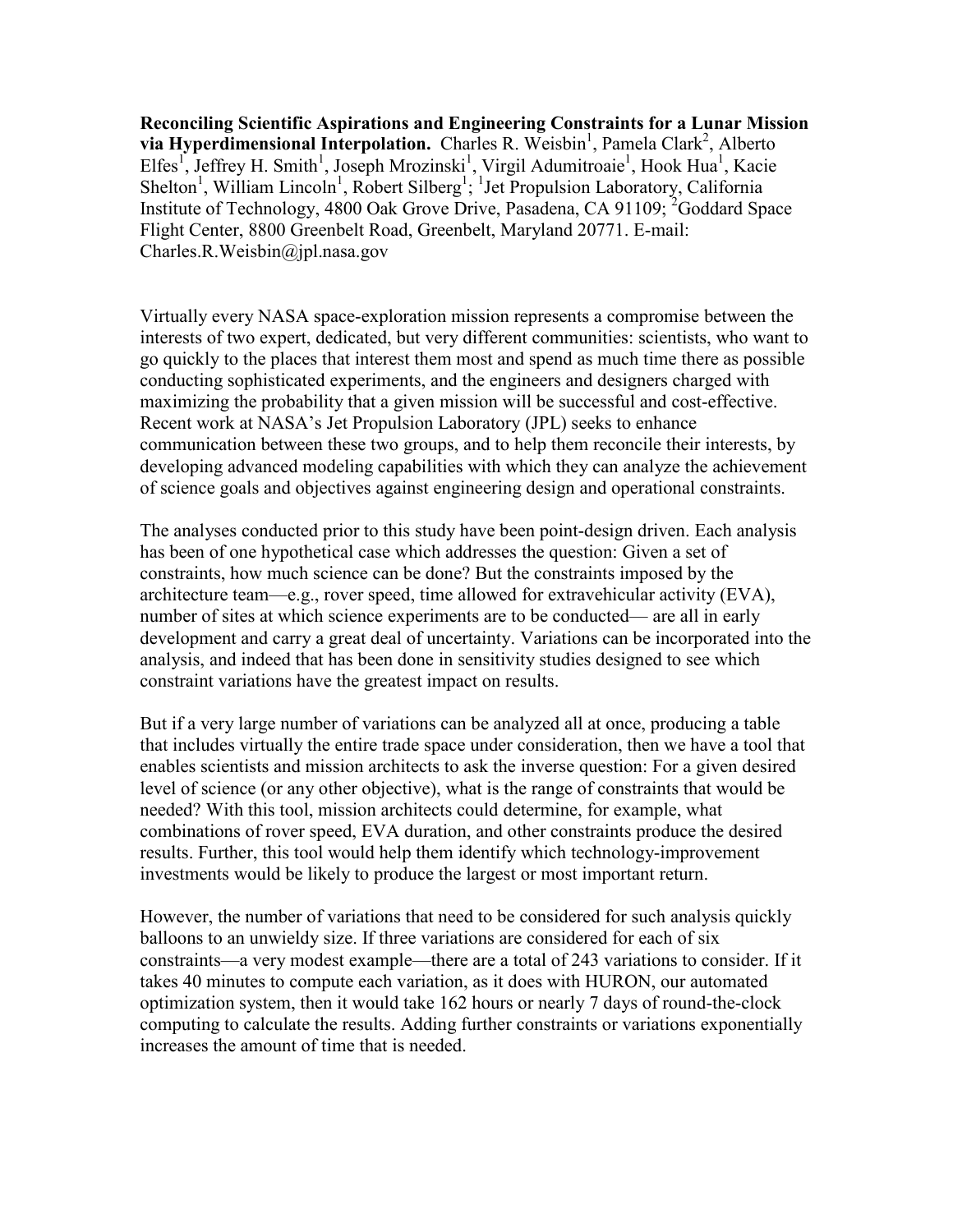In this study, we explore three methods—radial basis functions (RBF), kriging, and regression—for interpolating about 90% of the trade space based on actual computations of about 10%, which dramatically reduces the time needed to compute results. RBF is found to carry a higher error rate than the other two and to be the least suitable for our purposes. Choosing between kriging and regression, however, is more complicated and depends on how the tool is to be used.



**Figure 1:** Geometry of a hypothetical 90-day excursion from an outpost at Shackleton crater (lower right) to Schrödinger crater and back.

## **Baseline study**

The subject of our study is a hypothetical mission to Schrödinger crater, which is thought to expose underlying stratigraphic material from South Pole Aitken Basin, the oldest, largest basin on the Moon. The allotted round-trip time from an assumed base camp at Shackleton crater to Schrödinger and back is 90 days.

Figure 1 lays out the geometry of the mission. Blue dots indicate primary localities for science experiments, while orange dots indicate secondary localities where scientific experiments would enhance mission results. Each of these localities comprises 6 sites where scientific activities are to be performed. The mission is conducted with two 2 astronaut teams, each of which drives a pressurized rover that is periodically recharged by a separate, slower vehicle operated remotely from Earth. A target list of experiments and other activities is derived from the scientific goals expressed by NASA's Lunar Exploration Analysis Group (LEAG), and a set of constraints is provided by a missionarchitecture team. Each experiment and activity is assigned a relative science value.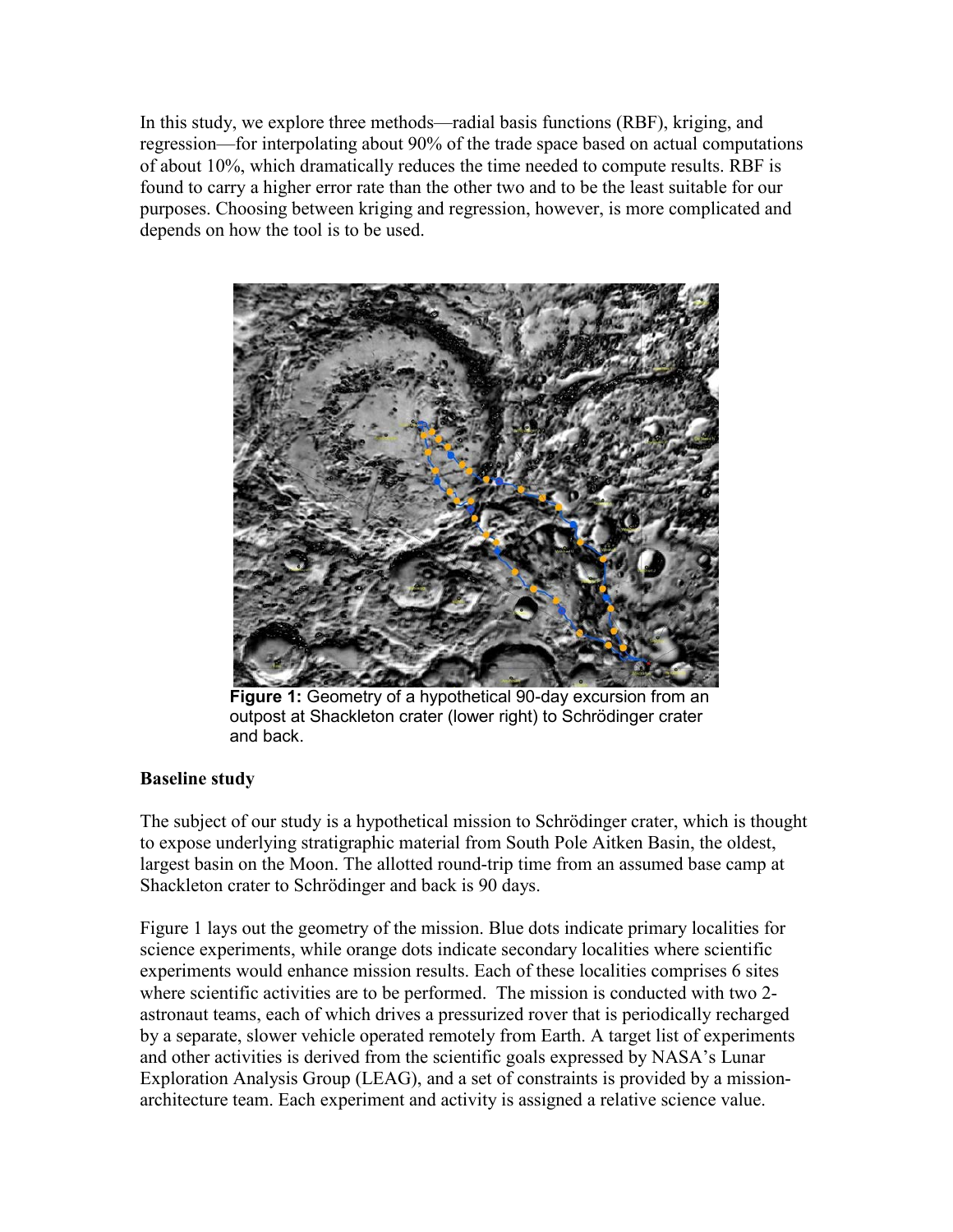A baseline solution of the Schrödinger excursion problem is computed, using HURON. It is found that the desired activities can be conducted at all primary sites and many secondary sites in a mission totaling 89.5 Earth days. Given these conditions, the constraint on EVA time, during which all scientific activities are conducted, is found to be the primary driver of results. A significant amount of IVA time (i.e., intravehicular activity time, when the astronauts are inside the pressurized cabins of their rovers) is included in the mission profile, during which further science activities could potentially be conducted if that were permitted and enabled.

## **Response surface analysis**

In the next phase of the study, the objective is to determine the ranges for a variety of architecture parameters that achieve equivalent levels of science return. With 3 variables for each of 6 constraints (EVA time, time per locality, rover speed, number of primary localities included, number of secondary localities included, and time needed for egress from and ingress into the rover's pressurized cabin), the trade space is an irregular, multidimensional (aka hyperdimensional) grid. Twenty-two cases are run on HURON, and the remaining 90% of cases are interpolated using each of the three methods stated above.

The analysis produces results for 5 parameters: science value, productivity, cost, mission duration, and kilometers traversed. We choose to sort the results by science value, but the sorting could just as easily be done by any or all of the other parameters. Results are validated and an error rate is computed for each interpolation method (Figure 2).



Kriging (the purple curve) is found to have the lowest average error rate and is used to compute a table in which the 243 cases are ranked by science value (Figure 3). The rows near the top of the table section containing a green column thus represent the cases that